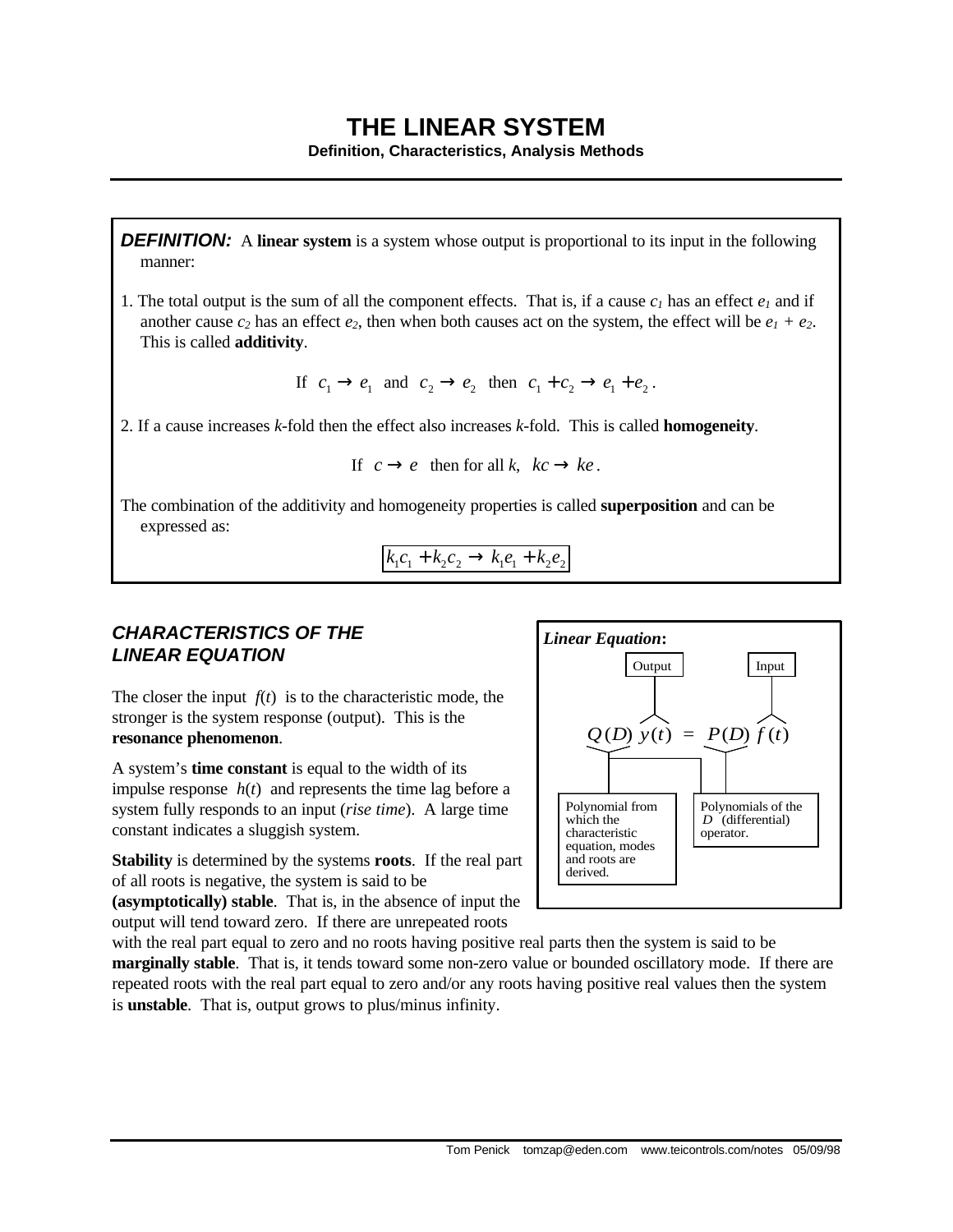# *TIME-DOMAIN METHOD OF ANALYSIS Zero-Input + Zero-State*

**ZERO-INPUT ZERO-STATE** Total Response =  $\sum c_i e^{\lambda_i t} + f(t) * h(t)$ 1  $\sum_{i=1}^{n}$ *j*  $=\sum_{j=1}^{ } c_j e^{\lambda_j t} + f(t) *$ λ

### *Zero-Input response*

The **zero-input response** is the component of the system output that results from the effect of the initial conditions only (zero input).

Given the linear equation

$$
Q(D) y(t) = P(D) f(t)
$$

if the input  $f(t)$  equals zero, then the LHS

 $Q(D)$   $y(t)$  must also equal zero. So to

this to be true we now have  $Q(D) = 0$ .  $Q(D)$ is a function involving the *D*-operator (differentiation).

By substituting  $\lambda$  for the *D*-operator in the polynomial function *Q*(*D*) and setting the result equal to zero, we obtain the

**characteristic equation**  $Q(\lambda) = 0$ . Solving for λ we get the **characteristic roots** of the linear



calculate the zero-input response  $y_0(t)$  we have:  $Q(D)y_0(t) = 0$ . Since  $Q(D)$  must equal 0 for

*Characteristic Equation:*  $Q(\lambda) = 0$ *where:*  $Q(\lambda)$  is a polynomial function formed by substituting  $\lambda$  for the *D*-operator in the function  $O(D)$ , which is found in the linear equation.

equation. From the roots, the **characteristic modes** are derived in the form  $e^{\lambda t}$ . where  $\lambda$  is a root. In the case where there are repeated roots, that is more than one  $\lambda$  with the same value, unique characteristic modes are created in the form  $e^{\lambda t}$ ,  $te^{\lambda t}$ ,  $t^2e^{\lambda t}$ , etc.

If we have a pair of **complex**

**characteristic roots**, in the form  $\alpha \pm i\beta$ , the characteristic modes may be written in two ways.

The solution is formed by setting  $y_0(t)$ equal to the sum of the characteristic modes, each multiplied by a constant. The

*Complex Roots*:  $α + jβ$ ,  $α - jβ$ *two possible forms:* 1)  $c_1 e^{(\alpha+j\beta)t}$ 1  $\alpha + j\beta$ <sub>*t*</sub>,  $c_2e^{(\alpha - j\beta)t}$ 2 with constants  $c_1$  and  $c_2$ 2)  $ce^{\alpha t} \cos(\beta t + \theta)$ with constants  $c$  and  $\theta$ 

values of these constants may be determined if initial conditions are known.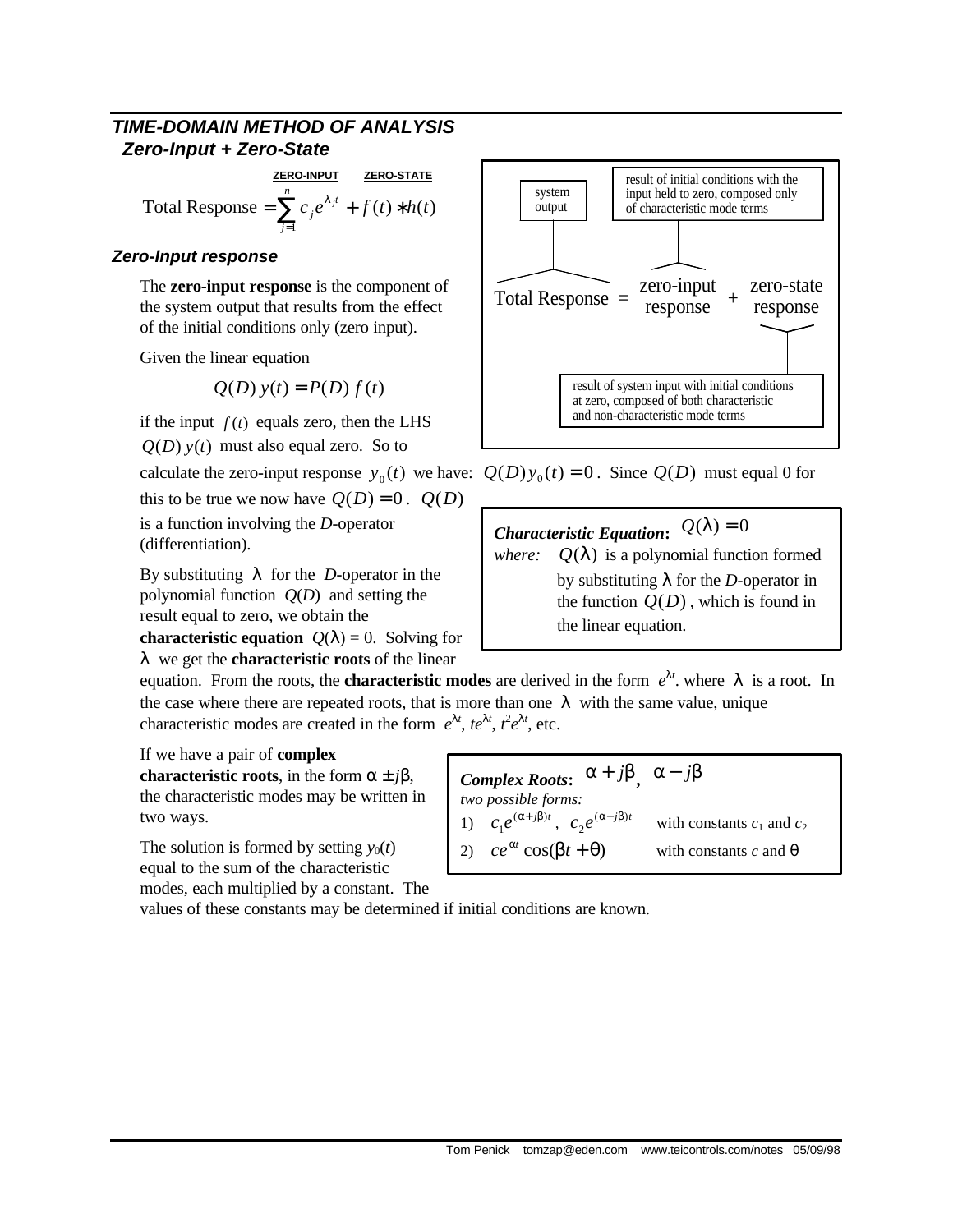#### *Zero-State response*

The **zero-state response** is the component of the system output that results from the effect of the input only (zero initial conditions). It is found by convolving the input *f* (*t*) with the **unit impulse**

**response**  $h(t)$ .

(see Convolution.pdf)

#### The **unit impulse response**  $h(t)$

is the output of a system when the input is the unit impulse "function"  $\delta(t)$ . When the unit impulse response is known, the output can be found for any input function.

> (see ImpulseResponse.pdf for a sample problem)

#### *Zero-State Response***:**

$$
f(t) * h(t) = \int_{-\infty}^{\infty} f(\tau)h(t-\tau)d\tau
$$

*where:*  $f(t)$  is the system input

 $h(t)$  is the **unit impulse response**, i.e. the output of the system in response to a unit impulse at the input

If the system is **causal**, the integration may be taken from 0 to  $\infty$ .

#### *Unit Impulse Response***:**

 $h(t) = b_n \delta(t) + [P(D)y_0(t)]u(t), \quad m \le n \quad \text{(most situations)}$  $h(t) = [P(D)y_0(t)]u(t)$ ,  $n < m$  (not practical) where, from the system equation  $Q(D)y(t) = P(D)f(t)$ :  $m =$  the order of the highest order term in the function  $P(D)$  $n =$  the order of the highest order term in the function  $Q(D)$  $b_n$  = the coefficient of the *n*<sup>th</sup> order term in the function *P*(*D*). If the term is absent then  $b_n = 0$ .  $\delta(t)$  = the unit impulse function  $y_0(t)$  = the zero-input response  $\begin{cases} 1, t ≥ 0 \end{cases}$  $[0, t < 0]$  $u(t) =$ (the unit function)

The **unit impulse function** (not a *true* function) represents a single high magnitude pulse occurring at  $t = 0$ . The width of the function approaches zero and the area under the curve is equal to one. It is defined only at  $t = 0$ .

*Unit Impulse Function***:**  $δ(t) = 0, t ≠ 0$  $\int_{-\infty}^{\infty} \delta(t) dt = 1$ −∞